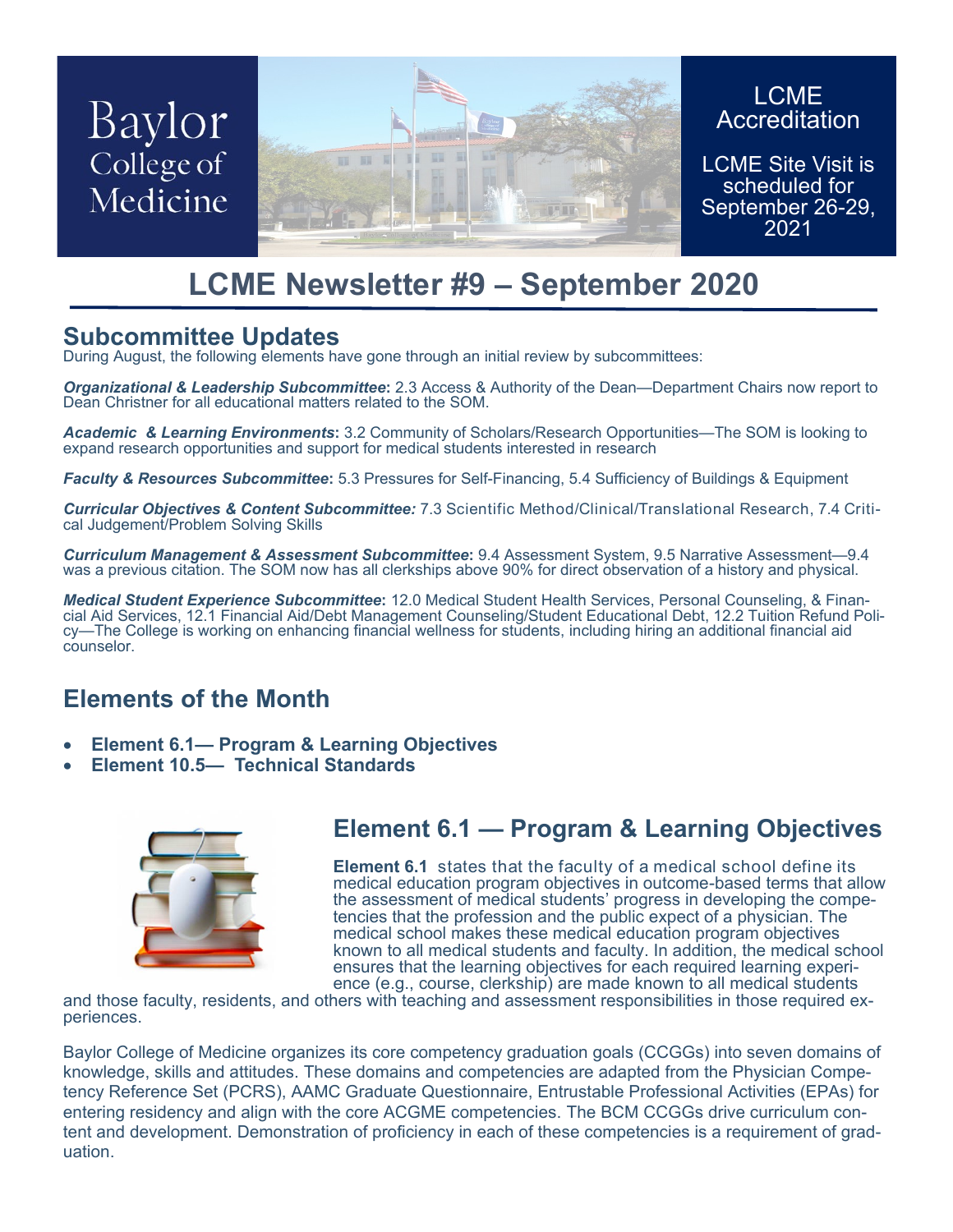### **...Continuation of Element 6.1 — Program & Learning Objectives**

#### **School of Medicine Core Competency Graduation Goals**

#### **1.Professionalism**

Each student graduating from BCM will:

1.1. Apply ethical decision making that upholds patient and public trust

- 1.2. Employ honesty, integrity, and respect in all interactions
- 1.3. Demonstrate a commitment to advocate for the needs and well-being of patients, colleagues, and self
- 1.4. Demonstrate caring, compassion, and empathy
- 1.5. Demonstrate awareness of one's own biases and sensitivity to diverse patients and colleagues
- 1.6. Identify and fulfill responsibilities and obligations as a learner and a colleague
- 1.7. Recognize and avoid conflicts of interest
- 1.8. Adhere to patient confidentiality rules and regulations

#### **2.Medical knowledge**

Each student graduating from BCM will:

2.1. Demonstrate knowledge of established and evolving biomedical, clinical, epidemiological, and socialbehavioral sciences, as well as the application of this knowledge to diagnose, manage, and prevent disease 2.2. Utilize the principles of public health, epidemiology, and biostatistics in identifying and reducing the incidence, prevalence, and severity of disease to improve health

2.3. Interpret diagnostic tests as they relate to common clinical, laboratory, and radiologic findings in the spectrum of health and disease

#### **3.Patient care**

Each student graduating from BCM will:

3.1. Demonstrate the ability to engage in an interprofessional team in a manner that optimizes safe, effective patient and population-centered care

3.2. Develop and implement patient evaluation and management plans appropriate to all levels of patient acuity

3.3. Develop a prioritized problem list and differential diagnosis using patient's biopsychosocial history, medical records, physical exam findings, and diagnostic studies

3.4. Obtain consent for and perform basic technical procedures competently

3.5. Perform comprehensive and focused biopsychosocial exams in a variety of patient care settings and recognize when each is indicated

3.6. Assess health risks using gender- and age-appropriate criteria and recommend potential preventive and therapeutic interventions

3.7. Select and interpret diagnostic tests accurately

3.8. Interpret physical findings accurately

3.9. Utilize critical thinking to provide appropriate evidence or support for clinical decisions and management of diseases

3.10. Provide timely and accurate documentation of all assessment, plans, interventions, and orders – including prescriptions and transfers-of-care between providers or settings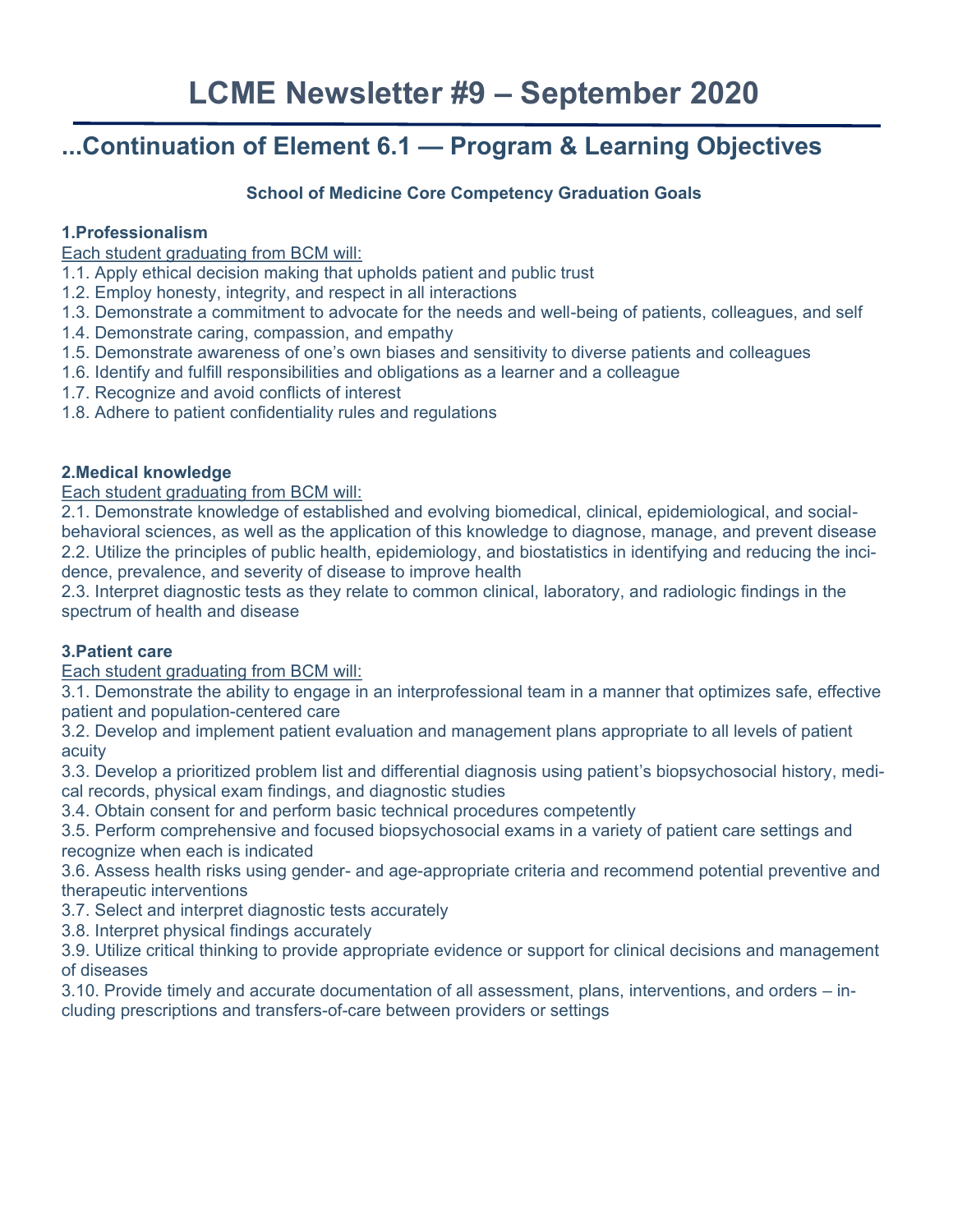### **...Continuation of Element 6.1 — Program & Learning Objectives**

#### **Baylor College of Medicine, Core Competency Graduation Goals**

#### **4.Interpersonal and communication skills**

Each student graduating from BCM will:

4.1. Demonstrate patient-centered interview skills in order to create and sustain a supportive and therapeutic relationship with patients and families

4.2. Demonstrate the ability to communicate effectively, efficiently, and accurately as a member or leader of a health care team

4.3. Demonstrate the ability to effectively communicate and collaborate with colleagues, other health care professionals, or health related agencies

4.4. Apply verbal and written medical communication skills to basic and advanced medical scenarios

#### **5.Practice-based learning and improvement**

Each student graduating from BCM will:

5.1. Identify personal strengths and deficiencies in one's knowledge, skills, and attitudes to integrate feedback and set personal improvement goals

5.2. Use and manage technology to access medical information resources to expand personal knowledge and make effective decisions

5.3. Apply principles and practices of evidence-based medicine (EBM) in making decisions about prevention, diagnosis, and treatment of disease

#### **6.Systems-based practice**

Each student graduating from BCM will:

6.1. Analyze the roles insurance plans and health care providers play in the health care system and how they affect providers' and patients' behavior

6.2. Provide appropriate referral of patients, including ensuring continuity of care throughout transitions between providers or settings, and following up on patient progress and outcomes

6.3. Examine the role of quality improvement and clinical pathways in optimizing health systems

6.4. Demonstrate the rationale for reporting and addressing events that could affect patient safety

#### **7. Leadership**

Building upon the foundation of competence in the other six domains, each student graduating from BCM will be able to:

7.1. Demonstrate the ability to work effectively as a member of an interprofessional health care team

- 7.2. Demonstrate the ability to give and receive behaviorally-specific feedback
- 7.3. Utilize skills that enhance the learning environment and team functioning

BCM's Core Competency Graduation Goals can be viewed on the BCM [website.](https://media.bcm.edu/documents/2016/94/ccgg-final.pdf)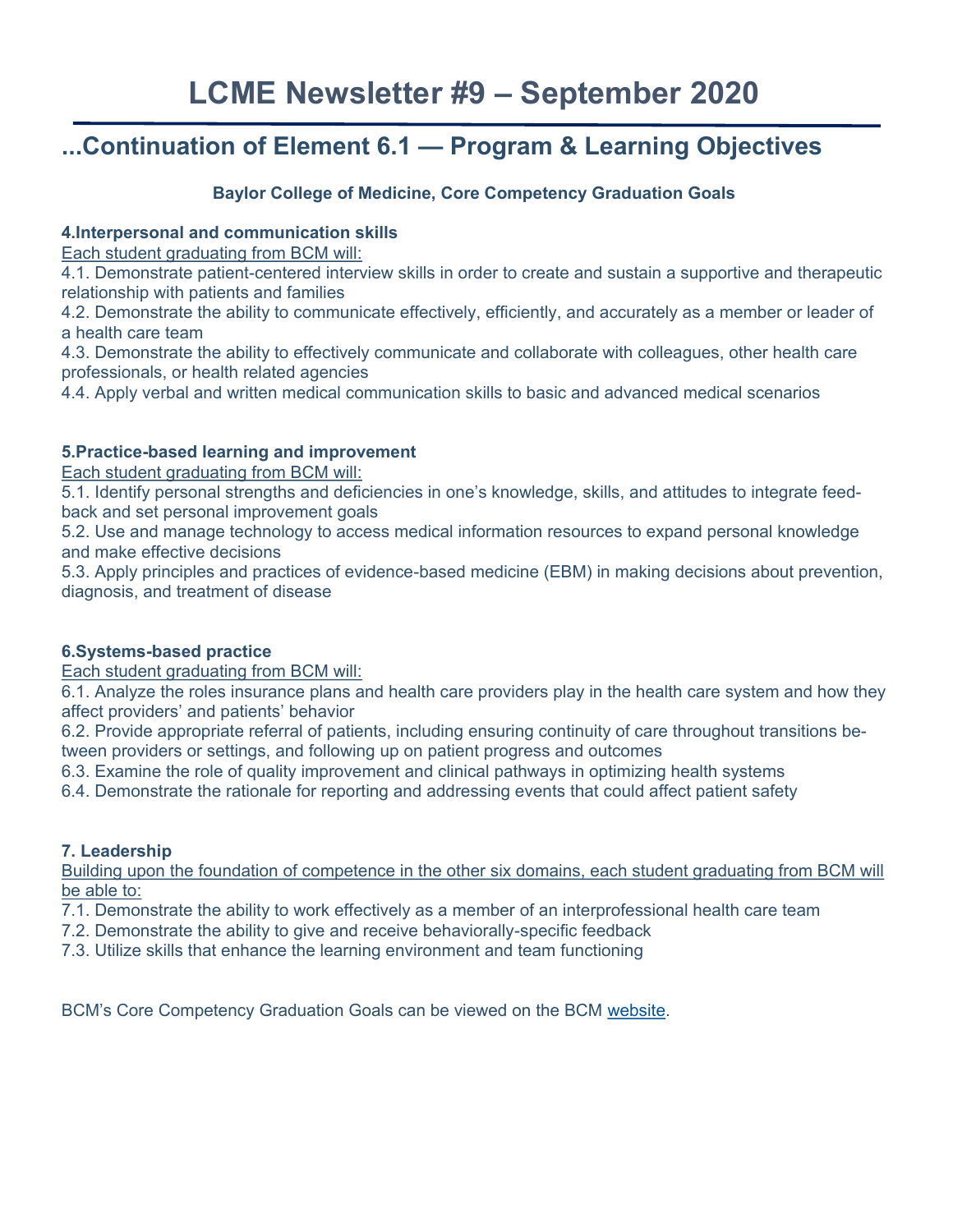### **...Continuation of Element 6.1 — Program & Learning Objectives**

#### **How does the School of Medicine distribute the Core Competency Graduation Goals to its students?**

All course and clerkship directors include the CCGGs in their course overview documents (CODs) and email them to students. The course and clerkship directors review them with medical students during course and clerkship orientations. They are also reviewed at general orientation sessions for students given every 6 months. In addition, students attest to receiving and reviewing all CODs through Blackboard.

Clinical course directors, teaching faculty and residents receive CCGGs, course objectives, policies using several different methods:

- a) Annual department orientations
- b) Annual resident teaching orientations
- c) Online attestation of CODs for courses
- d) Email distribution

### **Element 10.5 — Technical Standards**

**Element 10.5** state that a medical school develops and publishes technical standards for the admission, retention, and graduation of applicants or medical students in accordance with legal requirements.

Baylor College of Medicine has established technical standards for admission to, continued enrollment in, and graduation from Baylor programs.

Baylor College of Medicine's School of Medicine seeks to produce highly skilled and compassionate doctors. Medical students are expected to develop a robust medical knowledge base and the requisite clinical skills, with the



ability to appropriately apply their knowledge and skills, effectively interpret information, and contribute to patient centered decisions across a broad spectrum of medical situations and settings.

#### **What are the School of Medicine Technical Standards?**

School of Medicine faculty members, through service on school committees, apply these standards when selecting, retaining, promoting, and graduating candidates. All candidates for admission, promotion, and graduation must meet these standards (i.e., demonstrate requisite skills and abilities) with or without reasonable accommodation.

- Observation Skills and Abilities.
- Communication Skills and Abilities.
- Motor Skills and Abilities.
- Intellectual-Conceptual, integrative, and Quantitative Abilities.
- Behavioral and Social Attributes.
- Ethical Standards and Professional Expectations.

To view a full description of BCM's School of Medicine Technical Standards visit the student-[handbook.](https://www.bcm.edu/education/school-of-medicine/m-d-program/student-handbook/academic-standards-and-requirements/technical-standards)